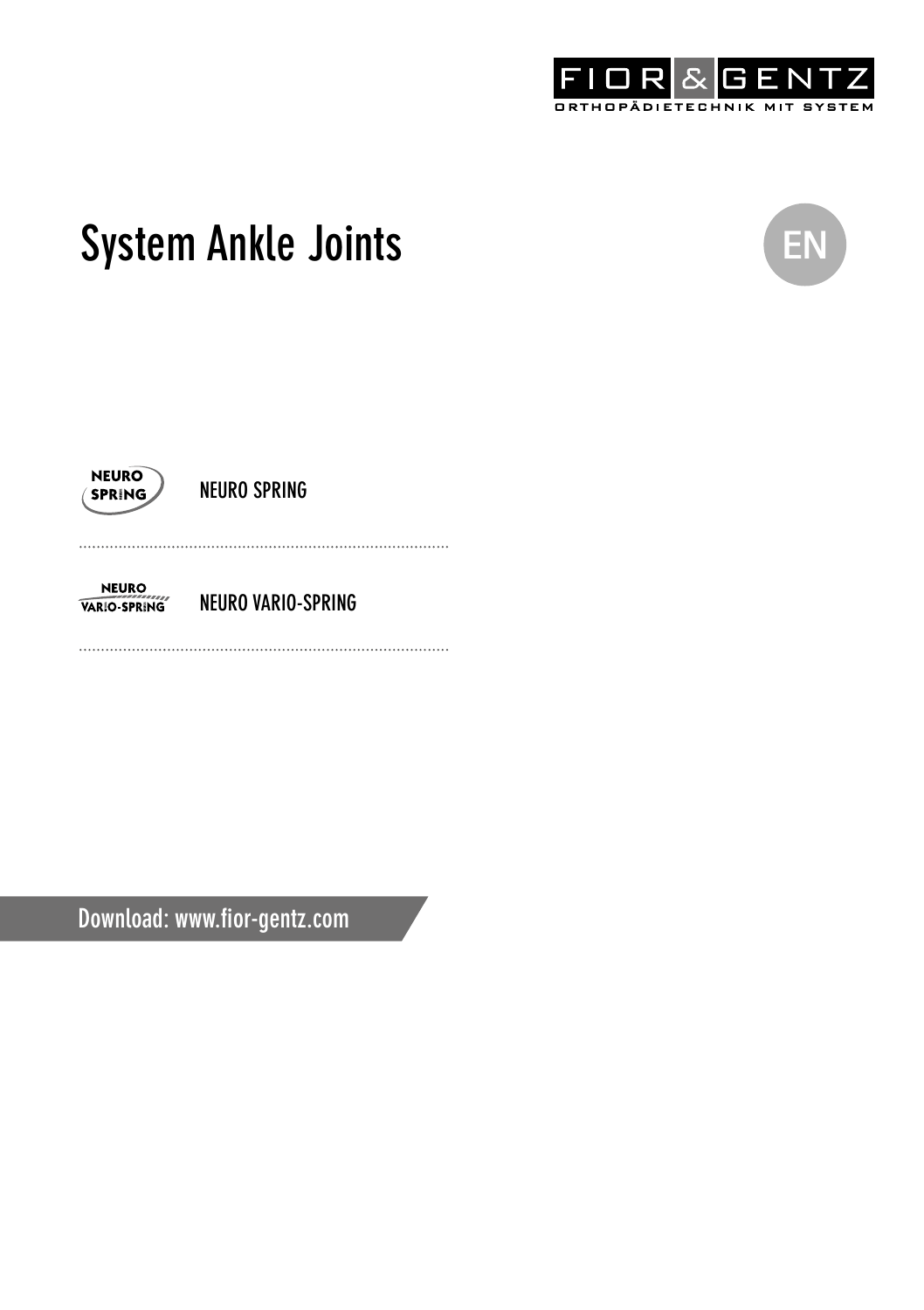#### **EN**

| 1. | Information                                           |                                                                | 3  |  |  |
|----|-------------------------------------------------------|----------------------------------------------------------------|----|--|--|
| 2. |                                                       | Safety Instructions                                            | 3  |  |  |
|    | 2.1                                                   | Classification of the Safety Instructions                      | 3  |  |  |
|    | 2.2                                                   | All Instructions for a Safe Handling of the System Ankle Joint | 4  |  |  |
| 3. | Application                                           |                                                                | 6  |  |  |
| 4. |                                                       | Joint Function                                                 | 6  |  |  |
| 5. |                                                       | Scope of Delivery                                              | 7  |  |  |
| 6. | Load Capacity                                         |                                                                | 7  |  |  |
| 7. |                                                       | Tools for Assembling the System Joint                          | 7  |  |  |
| 8. |                                                       | Assembly Instructions                                          | 8  |  |  |
|    | 8.1                                                   | Mounting the Functional Unit                                   | 8  |  |  |
|    |                                                       | 8.2 Mounting the System Stirrup                                | 8  |  |  |
|    |                                                       | 8.3 Mounting the Cover Plate                                   | 8  |  |  |
|    |                                                       | 8.4 Checking the System Joint's Free Movement                  | 9  |  |  |
|    |                                                       | 8.5 Securing the Screws                                        | 9  |  |  |
| 9. |                                                       | Adjustment Options on the Orthosis                             | 10 |  |  |
|    | 9.1                                                   | Adjustable Range of Motion                                     | 10 |  |  |
|    | 9.2                                                   | Fine Adjusting the Range of Motion                             | 10 |  |  |
|    | 9.3                                                   | Reading the Joint Angles                                       | 11 |  |  |
|    |                                                       | 10. Converting the System Ankle Joints                         | 11 |  |  |
|    |                                                       | 10.1 Converting Options                                        | 11 |  |  |
|    |                                                       | 10.2 Converting NEURO VARIO-SPRING into NEURO VARIO-CLASSIC    | 11 |  |  |
|    |                                                       | 10.3 Converting NEURO SPRING into NEURO CLASSIC-SWING 10.4     | 11 |  |  |
|    |                                                       | Converting NEURO SPRING into NEURO CLASSIC                     | 12 |  |  |
|    | 11. Maintenance                                       |                                                                | 12 |  |  |
|    |                                                       | 11.1 Repairing the Bearing Nut Bore                            | 12 |  |  |
|    |                                                       | 11.2 Replacing the Sliding Washers                             | 13 |  |  |
|    | 11.3 Cleaning                                         |                                                                | 13 |  |  |
|    | 12. Spare Parts                                       |                                                                | 13 |  |  |
|    | 13. Disposal                                          |                                                                | 16 |  |  |
|    | 14. Signs and Symbols<br>16                           |                                                                |    |  |  |
|    | 15. CE Conformity<br>16                               |                                                                |    |  |  |
|    |                                                       | 16. Legal Information                                          | 16 |  |  |
|    | 17. Information for the Treatment Documentation<br>17 |                                                                |    |  |  |
|    | 18. Handing Over the Orthosis<br>18                   |                                                                |    |  |  |

**Content Page**

 $1.1.1.1.1.1.1$ 

 $\lambda$ 

 $\overline{a}$   $\overline{a}$   $\overline{a}$   $\overline{a}$   $\overline{a}$  $\overline{a}$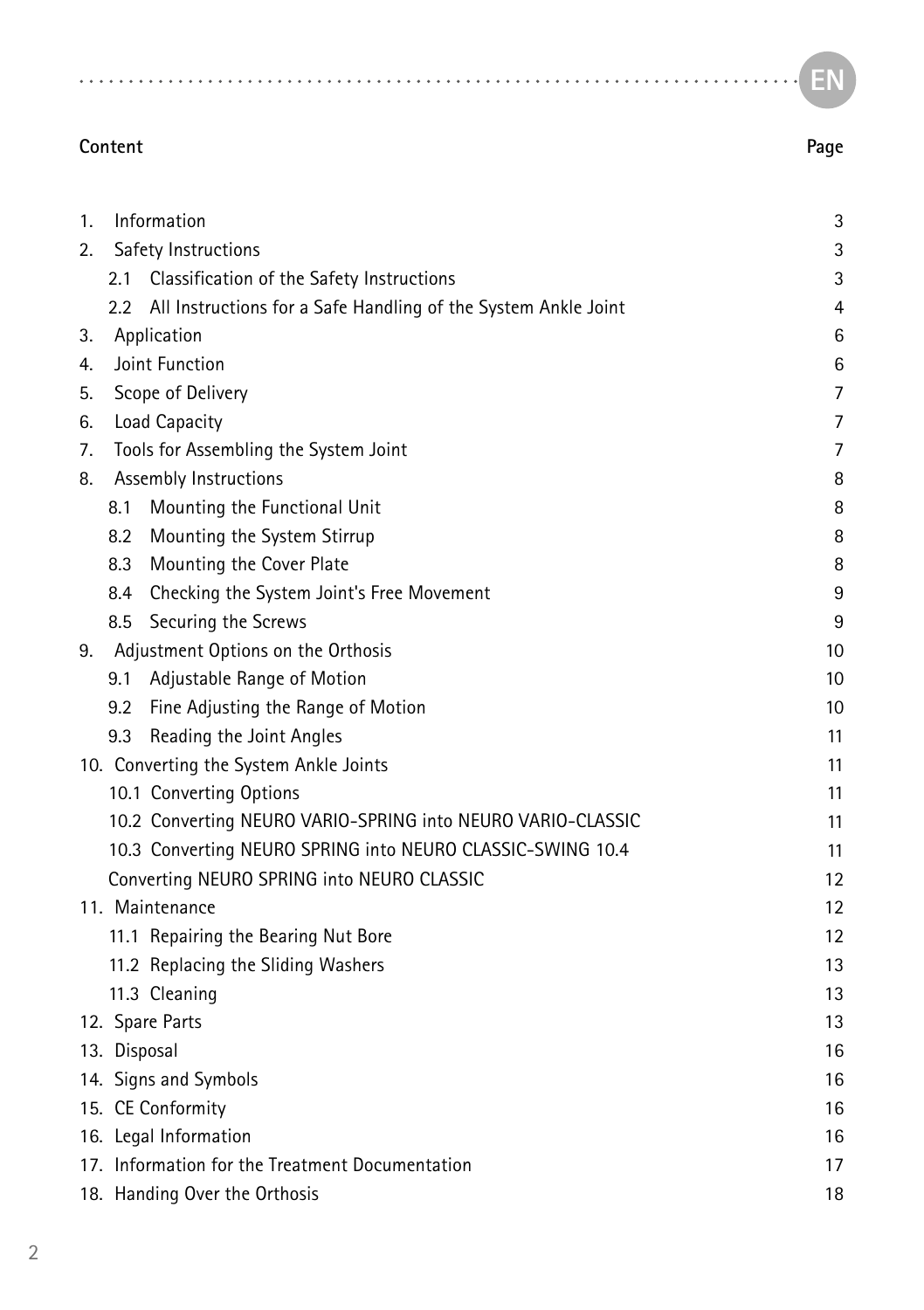#### <span id="page-2-0"></span>**System Ankle Joints 1. Information**

This manual is addressed to orthotists and does not contain any notes about dangers which are obvious to orthotists. To achieve maximum safety, please instruct the patient and/or care team in the use and maintenance of the product.

For a simplified illustration, all work steps are shown with the **NEURO VARIO-SPRING** system ankle joint (fig. 1) as an example. They can be transferred to all mentioned system joints.



### **2. Safety Instructions**

#### 2.1 Classification of the Safety Instructions

**DANGER** Important information about a possible dangerous situation which, if not avoided, leads to death or irreversible injuries. **WARNING** Important information about a possible dangerous situation which, if not avoided, leads to reversible injuries that need medical treatment. **CAUTION** Important information about a possible dangerous situation which, if not avoided, leads to light injuries that do not need medical treatment. **Important information about a possible situation which, if not avoided, leads to NOTICE** damage of the product.

All serious incidents according to Regulation (EU) 2017/745 which are related to the product have to be reported to the manufacturer and to the competent authority of the Member State in which the orthotist or qualified/trained expert and/or the patient is established.

All serious incidents connected to the product shall be reported to the manufacturer or the responsible authorities.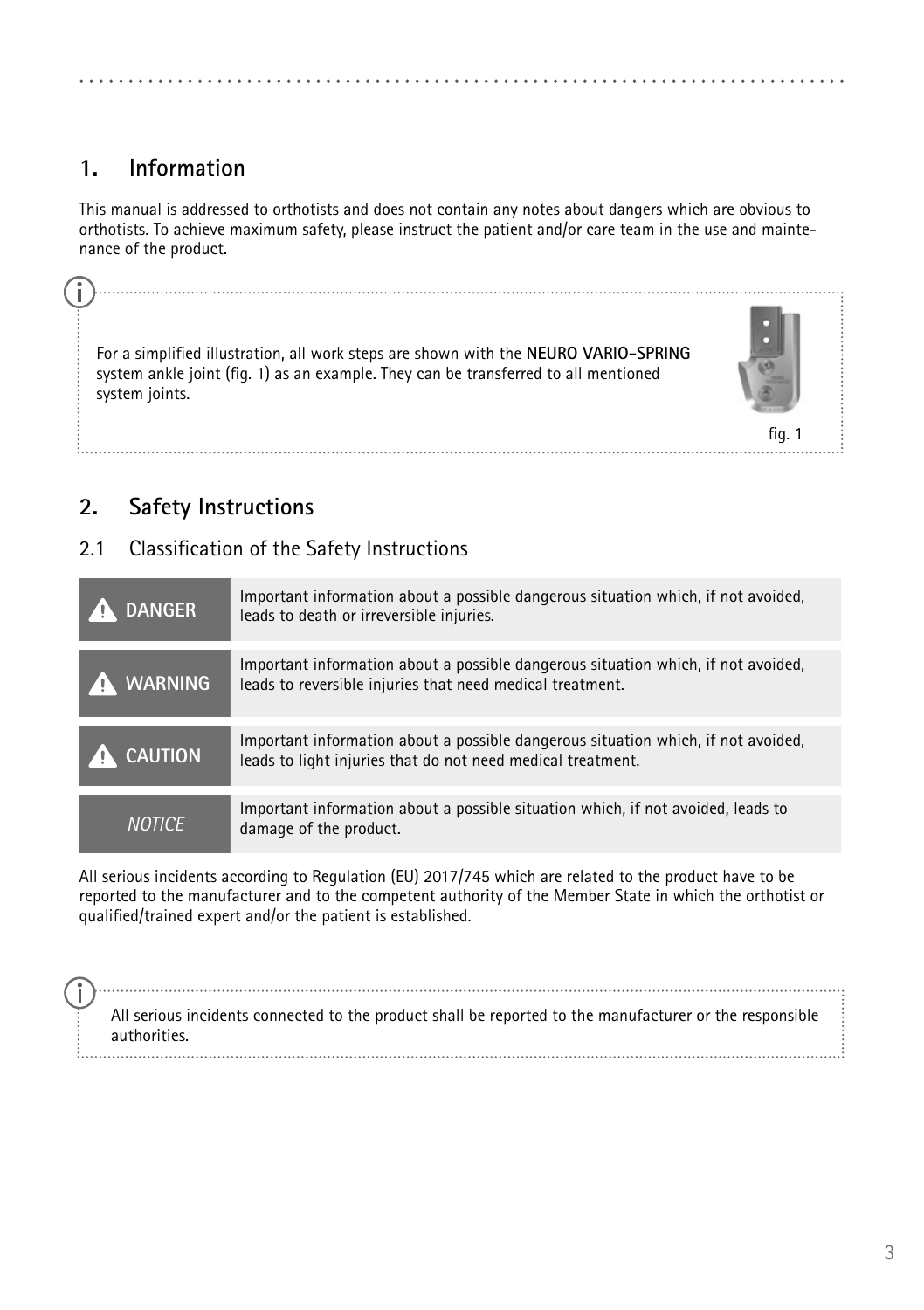### <span id="page-3-0"></span>2.2 All Instructions for a Safe Handling of the System Ankle Joint

# **DANGER**

#### **Potential Traffic Accident Due to Limited Driving Ability**

Advise the patient to gather information about all safety and security issues before driving a motor vehicle with orthosis. The patient should be able to drive a motor vehicle safely.

# **WARNING**

#### **Risk of Falling Due to Improper Handling**

Inform the patient about the correct use of the system joint and potential dangers especially with regards  $\mathbf{t}$ 

- moisture and water as well as

- excessive mechanical stress (e.g. due to sports, increased activity or weight gain).

# **WARNING**

#### **Risk of Falling Due to Loosely Attached Cover Plate**

Mount the cover plate to the system joint according to the assembly instructions in this manual. Secure the screws with the specified torque and the corresponding adhesive and make sure that no sliding washers are damaged in the process.

# **WARNING**

#### **Risk of Falling Due to Permanent Higher Load**

If patient data has changed (e.g. due to weight gain, growth, or increased activity), recalculate the load capacity of the system joint. For this purpose, use the Orthosis Configurator or contact Technical Support.

# **WARNING**

#### **Risk of Falling Due to Improper Shoe/Wrong Shoe Pitch**

Advise the patient to wear a shoe to which the orthosis is adjusted in order to avoid joint dysfunction.

# **WARNING**

#### **Risk of Falling Due to Incorrectly Adjusted Adjusting Screw**

Adjust the adjusting screw according to the information in this manual. Do not make a fine adjustment of more than 10° and secure the adjusting screw with the securing pin and the corresponding adhesive.

# **WARNING**

**Damage to the Anatomical Joint Due to Incorrect Position of the Joint's Mechanical Pivot Point** Determine the joint's mechanical pivot points correctly in order to avoid a permanent incorrect load on the anatomical joint. Please refer to the online tutorials on our website or contact Technical Support.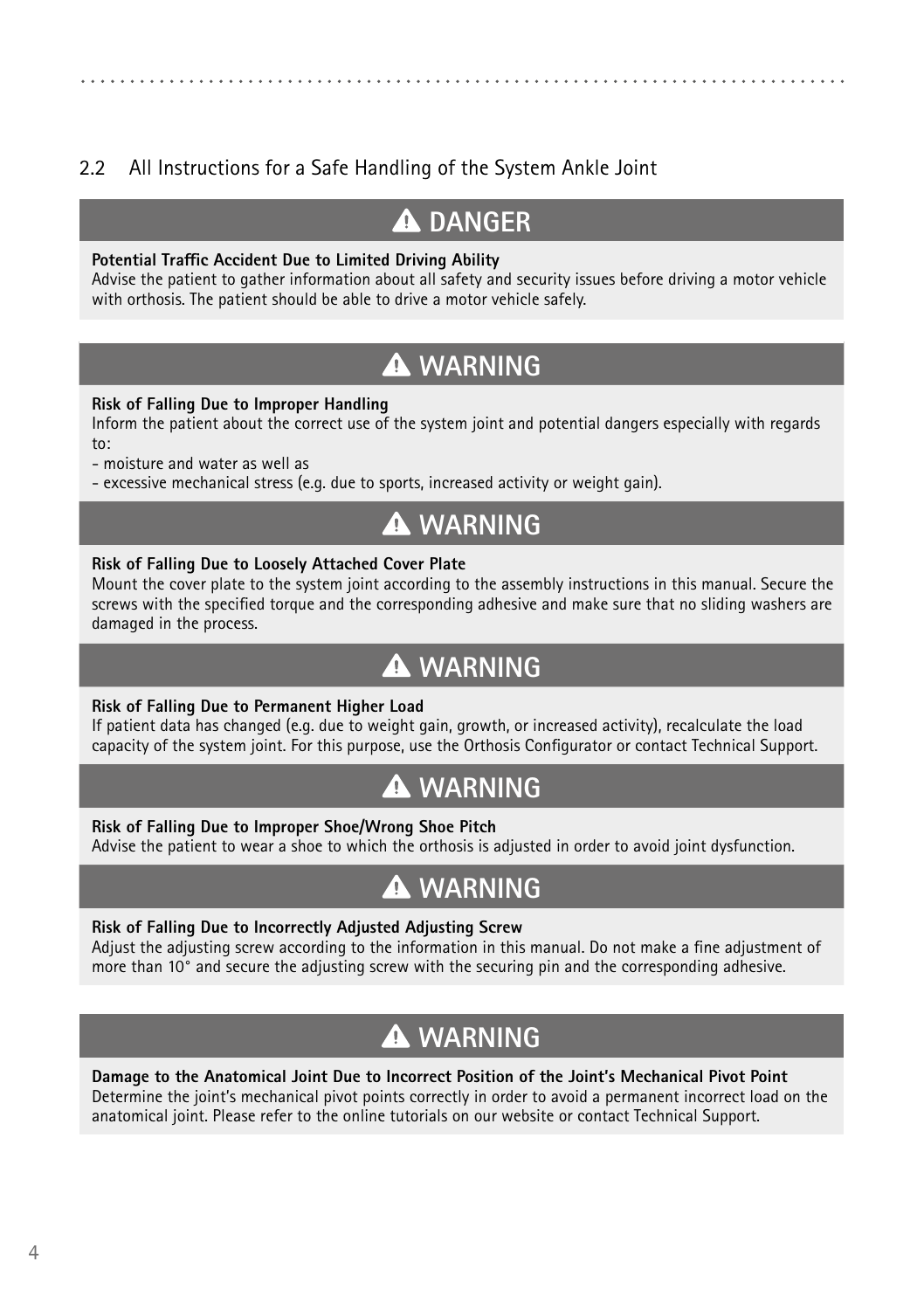# **WARNING**

#### **Jeopardising the Therapy Goal Due to Lack of Free Movement**

Check if the system joint moves freely in order to avoid restrictions of the joint function. Use suitable sliding washers according to the information in this manual.

# **WARNING**

#### **Jeopardising the Therapy Goal Due to Incorrectly Filed System Stirrup**

Do not file the system stirrup too far. This applies especially to the dorsiflexion stop, as otherwise the forefoot lever will not be activated. As a result, the patient is only stabilised insufficiently by the orthosis and the gait worsens. In order to avoid this, always file the system stirrup:

- gradually up to the required stop angles and
- only so far that no more than a 10° fine adjustment is possible.

# *NOTICE*

#### **Limitation of the Joint Function Due to Improper Processing**

- Errors in processing can impair the joint function. Pay particular attention to:
- correctly connecting the system side bar/system anchor with the system case in accordance with the production technique;
- greasing the joint components only **slightly** and
- adhering to the maintenance intervals.

# *NOTICE*

#### **Breakage of System Components Due to Predetermined Breaking Point at the System Stirrup**

If you need to file the system stirrup, note all information provided in this manual in order to avoid predetermined breaking points. File the system stirrup along the laser lines.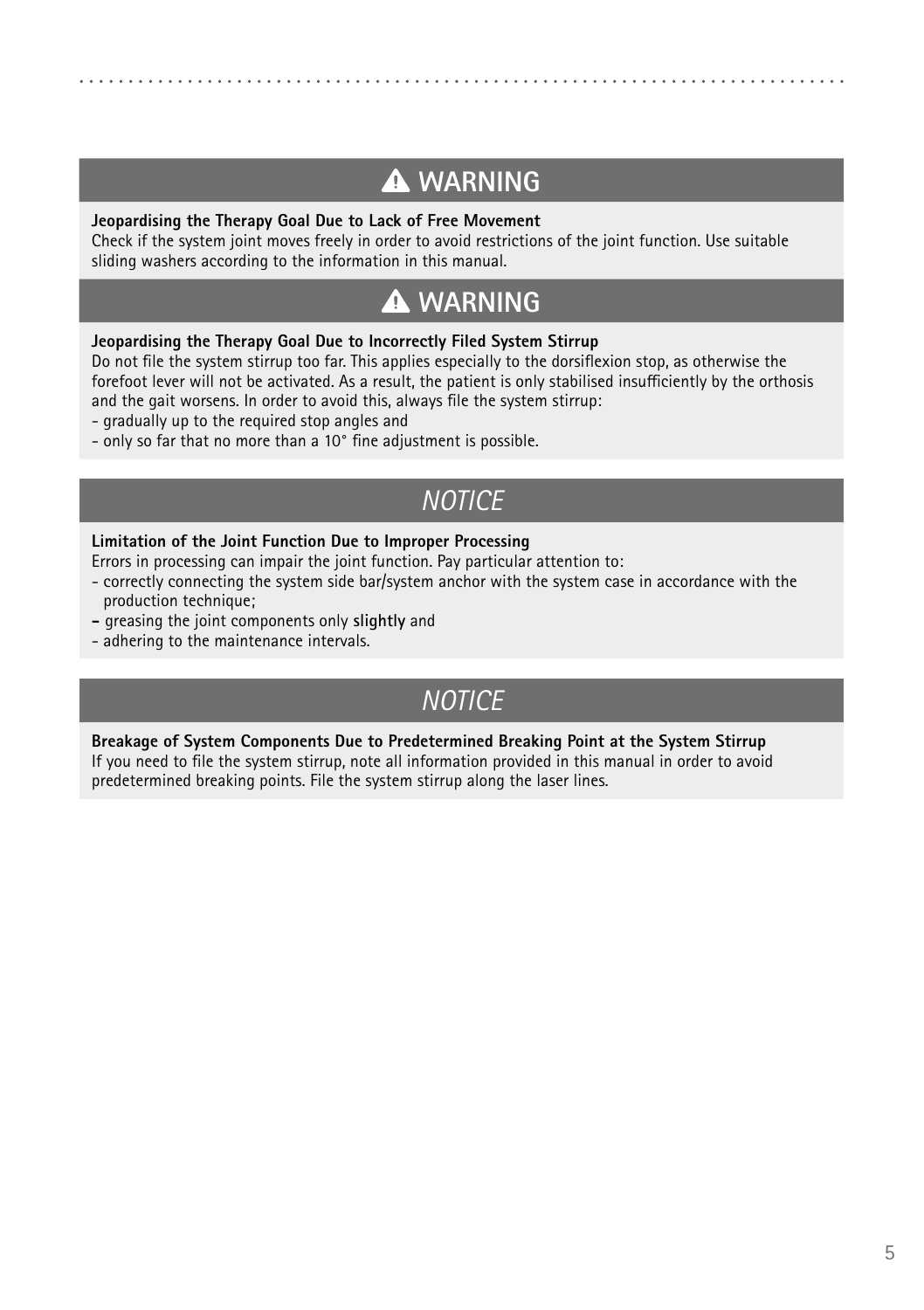<span id="page-5-0"></span>

# **3. Application**

The FIOR & GENTZ system ankle joints are exclusively for use for orthotic fittings of the lower extremity. They must be handled by a professionally trained user. All FIOR & GENTZ system joints were developed for everyday life activities such as standing and walking. Extreme loads connected to activities like running, climbing and parachuting are excluded.

This manual provides information on the following system ankle joints:



NEURO SPRING

. . . . . . . . . . . . . 

**NEURO** VARIO-SPRING

NEURO VARIO-SPRING

### **4. Joint Function**

The basic function of all system ankle joints is to provide motion control. Depending on the used system components, they have the additional functions listed below:

| <b>System Component</b> | <b>Function</b>     |
|-------------------------|---------------------|
| pressure spring         | dorsiflexion assist |

| System Component | <b>Function</b>                                                                                    |  |
|------------------|----------------------------------------------------------------------------------------------------|--|
| adjusting screw  | ventral (anterior adjusting screw):<br>readjustment of the maximum range of motion in dorsiflexion |  |

| <b>System Component</b>                           | <b>Function</b>                                                                                                     |
|---------------------------------------------------|---------------------------------------------------------------------------------------------------------------------|
| system stirrup which can be<br>adjusted by filing | ventral:<br>adjustment of the range of motion in dorsiflexion by filing the system<br>stirrup along the laser lines |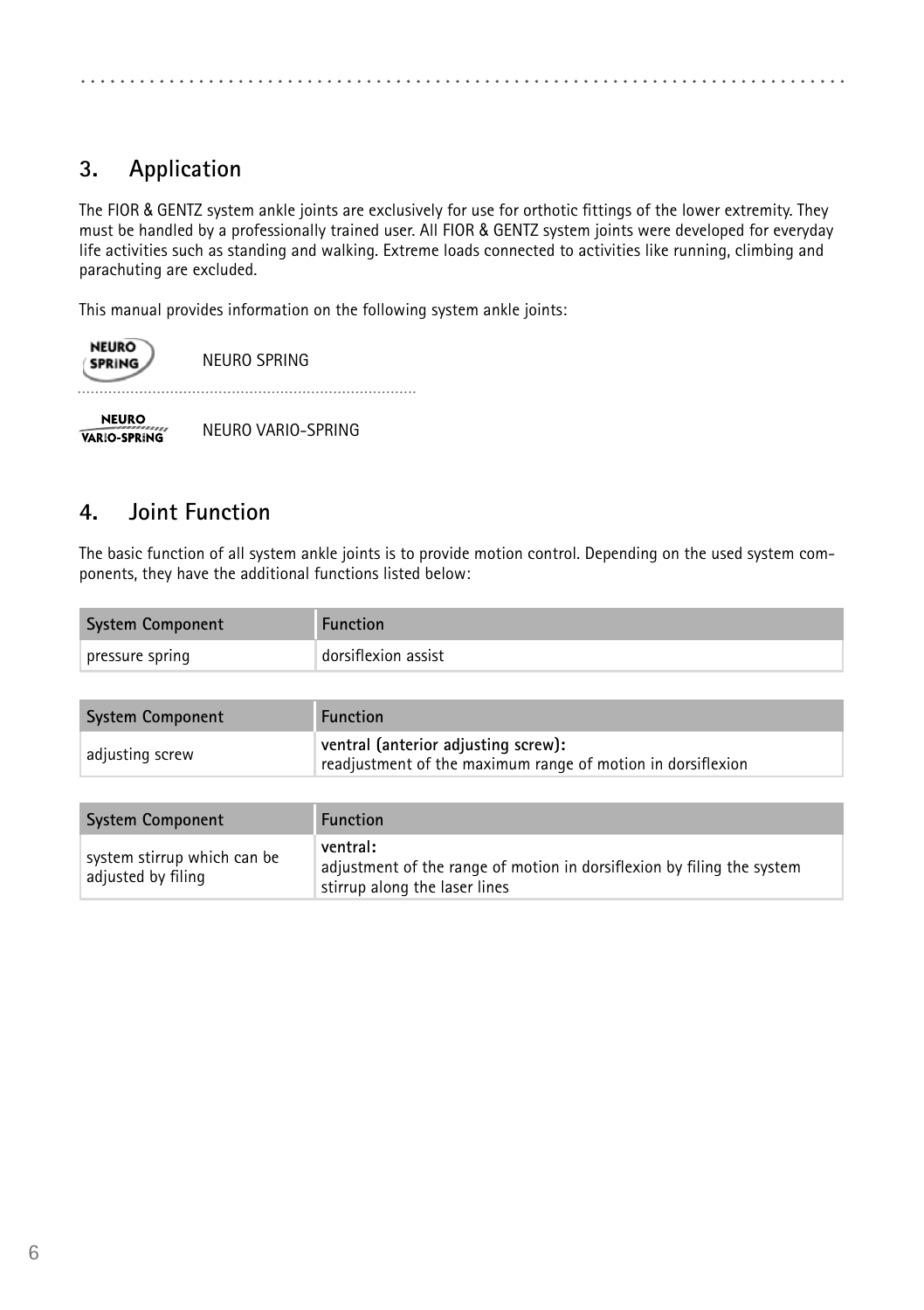# <span id="page-6-0"></span>**5. Scope of Delivery**

| <b>Description</b>                                 | Quantity |
|----------------------------------------------------|----------|
| system ankle joint (without figure)                |          |
| securing pin (only for NEURO VARIO-SPRING; fig. 2) |          |
| AGOMET <sup>®</sup> F330, 5g (fig. 3)              |          |
| orthosis joint grease, 3g (without figure)         |          |
| assembly/lamination dummy (fig. 4)                 |          |

Appropriate system stirrups have to be ordered separately.



### **6. Load Capacity**

The load capacity results from the relevant patient data and can be determined by using the Orthosis Configurator. Use the system components determined by the Orthosis Configurator when producing an orthosis and mind the recommended production technique.

### **7. Tools for Assembling the System Joint**

|                                 | System Width |      |                  |  |
|---------------------------------|--------------|------|------------------|--|
| <b>Tools</b>                    | 14mm         | 16mm | 20 <sub>mm</sub> |  |
| T20 hexalobular screwdriver/bit | x            | x    | x                |  |
| slotted screwdriver 3.5 x 0.6mm | x            | x    | x                |  |
| torque screwdriver 1-6Nm        | x            | x    | x                |  |
| assembly aid for cover plate    |              | x    | x                |  |
| pin punch 3.5 x 0.6mm           | x            | x    | x                |  |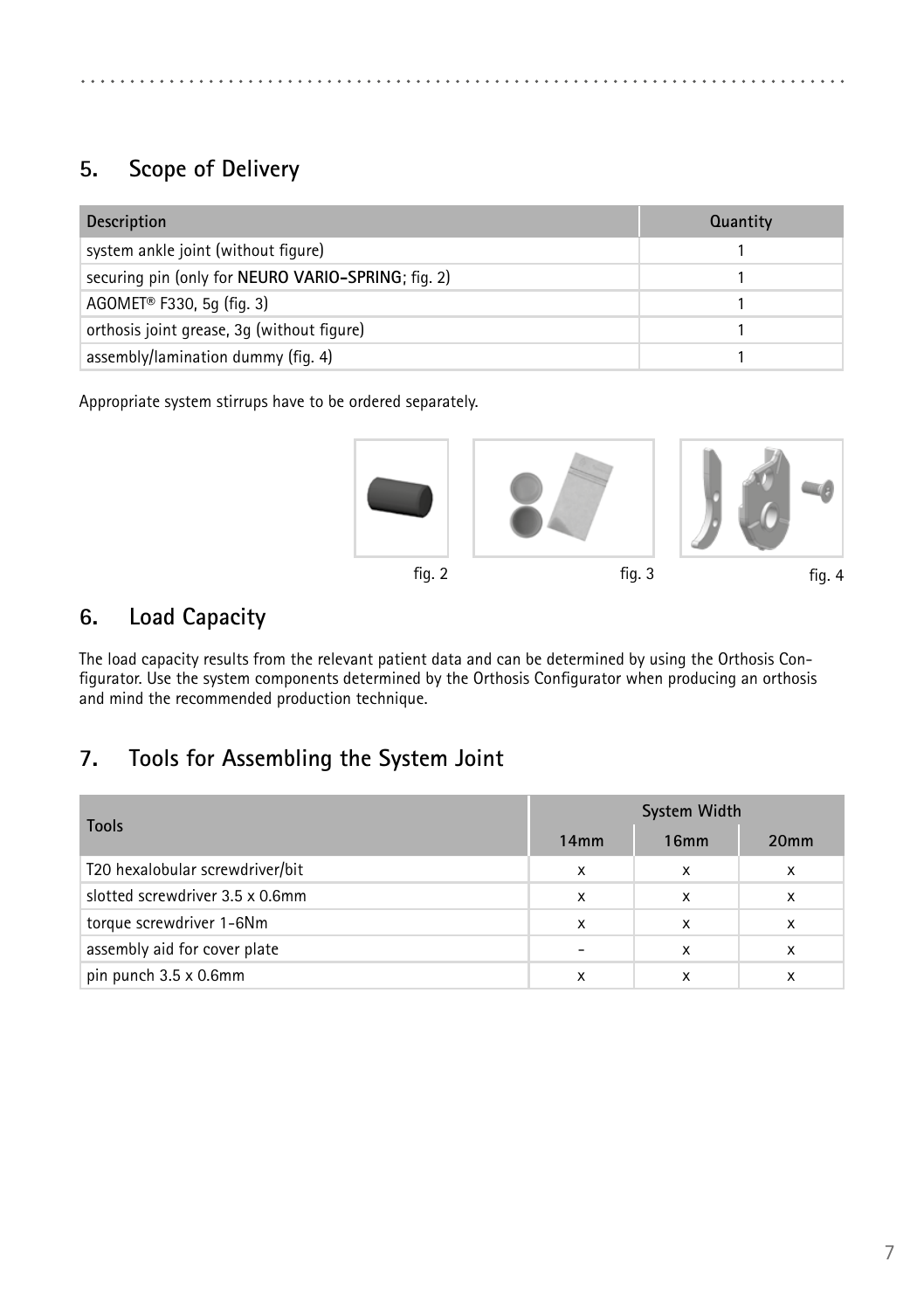# <span id="page-7-0"></span>**8. Assembly Instructions**

The system joint is delivered fully assembled. All functions are checked beforehand. You have to disassemble the system joint for mounting it in the orthosis and for maintenance. To ensure an optimal functioning, follow the assembly instructions below. Secure all screws with the torque specified in paragraph 8.5. The assembly is illustrated with the **NEURO VARIO-SPRING** system ankle joint as an example.

#### 8.1 Mounting the Functional Unit

- **1** Assemble the functional unit. Mind the correct order: ball (1), pin (2), pressure spring (3) (fig. 5).
- **2** Screw in the pressure screw (4) tightly. This fixes the functional unit in the spring duct of the cover plate.

#### 8.2 Mounting the System Stirrup

- **1** Grease the friction surfaces of the bearing nut with orthosis joint grease.
- **2** Put the bearing nut into the joint's upper part. The whole bearing nut must be placed in the opening (fig. 6).
- **3** Grease the first sliding washer **slightly** on both sides with orthosis joint grease.
- **4** Place the sliding washer onto the joint's upper part (fig. 7).
- **5** Mount the system stirrup (fig. 8).

#### 8.3 Mounting the Cover Plate

Make sure not to damage the sliding washer during the assembly. Jammed sliding washer particles can cause lateral play in the system joint.

- **1** Clamp the assembly aid for cover plate into a vice.
- **2** Place the cover plate with the ball on the pin of the assembly aid for cover plate.
- **3** Compress the pressure spring by pulling the cover plate in your direction until the cover plate fits into the assembly aid for cover plate.
- **4** Remove the assembly aid for cover plate with the cover plate from the vice (fig. 9).

The assembly aid for cover plate can only be used for the system widths 16mm and 20mm. System ankle joints with a system width of 14mm can easily be mounted without the assembly aid.



fig. 5













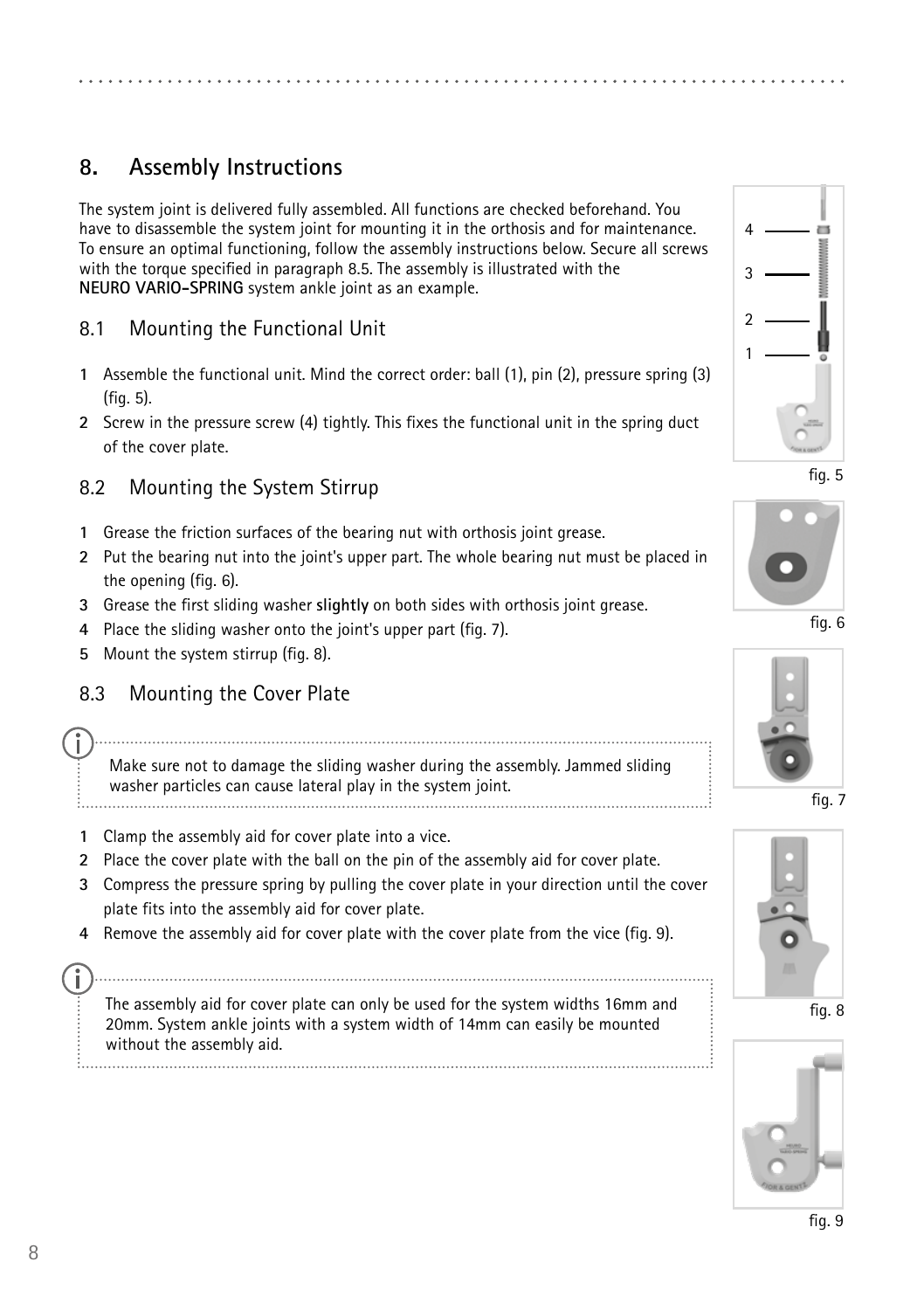- <span id="page-8-0"></span>**5** Apply spray adhesive on one side of the second sliding washer and adhere it to the cover plate (fig. 10).
- **6** Grease the other side **slightly** with orthosis joint grease.
- **7** Clean the threads of the cover plate with LOCTITE® 7063 Super Clean, if necessary.
- **8** Place the cover plate from the side on the system stirrup by using the assembly aid for cover plate (fig. 11).
- **9** Screw in the first countersunk flat head screw (axle screw, S1; fig. 12).
- **10** Screw in the second countersunk flat head screw (S2; fig. 13).
- **11** Grasp the assembly aid for cover plate at the top and carefully pull it up first and then sideways from the functional unit.

#### 8.4 Checking the System Joint's Free Movement

Check if the system joint moves freely. If the system joint runs with lateral play, mount the next thicker sliding washer. If it does not move freely (it is jammed), mount the next thinner sliding washer.

#### 8.5 Securing the Screws

The screws are secured after the orthosis has been produced and tried on and before it is handed over to the patient.

- **1** Secure the screws for the cover plate with the torque corresponding to the system width and LOCTITE® 243 medium strength.
- **2** Let the adhesive harden (final strength after approx. 24 hours).



fig. 10







|                              | System Width    |                  |                  |  |
|------------------------------|-----------------|------------------|------------------|--|
| <b>Position of the Screw</b> | 14mm            | 16 <sub>mm</sub> | 20 <sub>mm</sub> |  |
| S1 (screw 1, axle screw)     | 4N <sub>m</sub> | 4N <sub>m</sub>  | 4Nm              |  |
| S <sub>2</sub> (screw 2)     | 4N <sub>m</sub> | 4N <sub>m</sub>  | 4Nm              |  |

The screws of the cover plate are not secured with the necessary torque at delivery. You can also find information on the torque in the openings of the cover plate.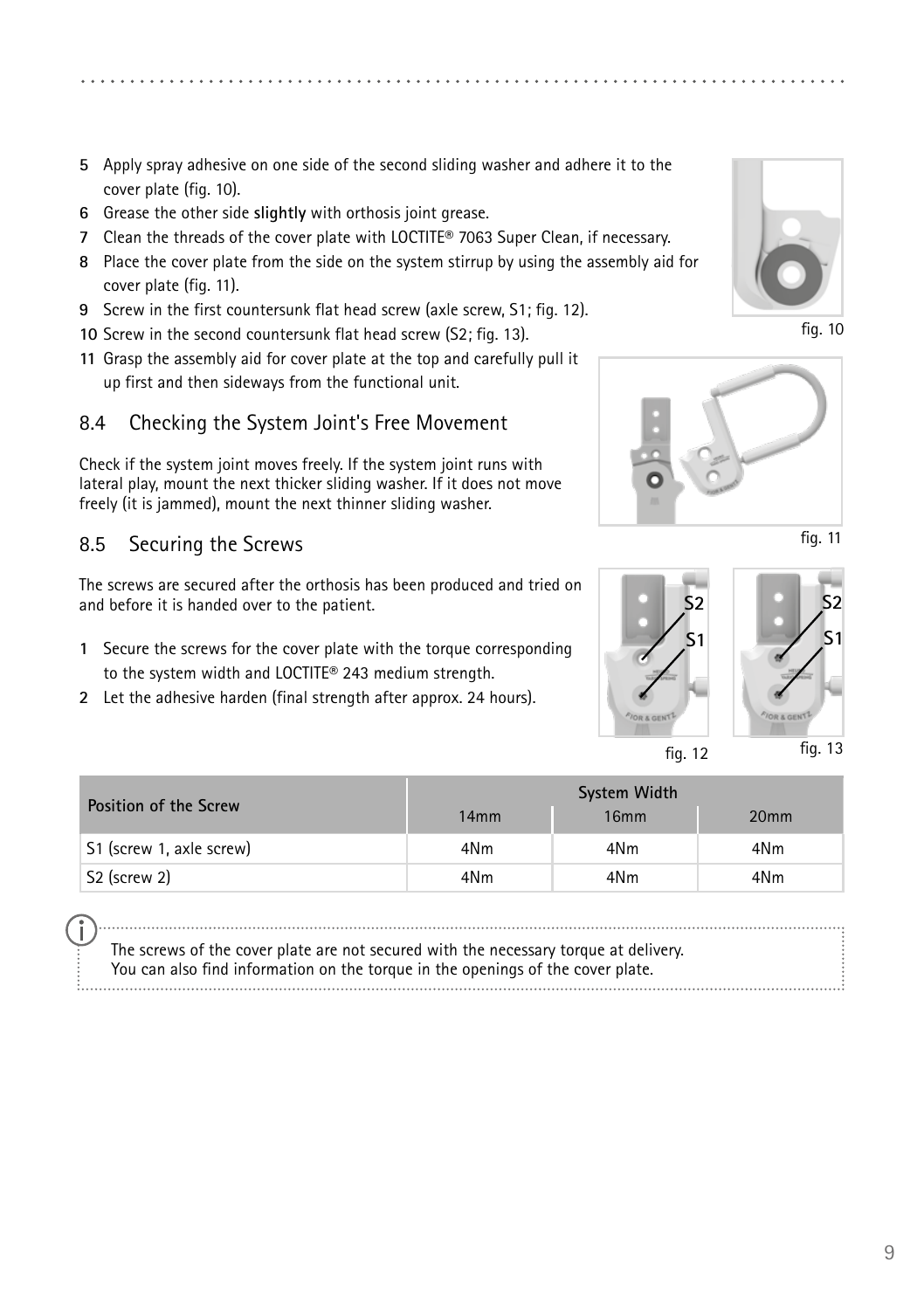# <span id="page-9-0"></span>**9. Adjustment Options on the Orthosis**

The orthosis with adjustable system ankle joints can be individually adapted to the pathological gait.

Mind the correct adjustment of the dorsiflexion stop when mounting the system ankle joint. It is decisive for the entire alignment of the orthosis.

### 9.1 Adjustable Range of Motion

The maximum range of motion in dorsiflexion can be adjusted by filing the system stirrup (maximum 10°) provided that the system joint has a system stirrup that can be filed (fig. 14). If you file the system stirrup up to the round auxiliary line, the system ankle joint becomes free moving in dorsiflexion.

#### 9.2 Fine Adjusting the Range of Motion

Use the adjusting screw of the system joint to fine adjust the range of motion up to 10° (fig. 15). To do so, screw in or unscrew the adjusting screw in the system joint. Note that no more than 10° fine adjustment is allowed. Otherwise, the surface pressure between adjusting screw and system stirrup can become so high that the screw is compressed and loses its function.

#### **Securing the Adjusting Screw**

The position of the adjusting screw cannot change due to the securing pin that is installed in the system joint. If the adjusting screw turns or loosens, it must be secured again with the securing pin.

- **1** Unscrew the adjusting screw from the thread (fig. 15).
- **2** Demount the cover plate.
- **3** Drive out the premounted securing pin with a pin punch (fig. 16).
- **4** Mount the cover plate.
- **5** Apply some LOCTITE® 243 medium strength to the adjusting screw to secure it.
- **6** Screw in the adjusting screw up to the desired position (fig. 17).
- **7** Turn the worn position of the securing pin by about 90° (fig. 18).
- **8** Drive the securing pin from the back into the bore (fig. 19).
- Let the adhesive harden (final strength after approx. 24 hours).

ĭ 

If the securing pin is deformed after the driving, put in a new one. If necessary, cut the new pin with a sharp knife so that it does not protrude. An additional security pin is included in the delivery.







fig. 15



fig. 16



fig. 17



fig. 18

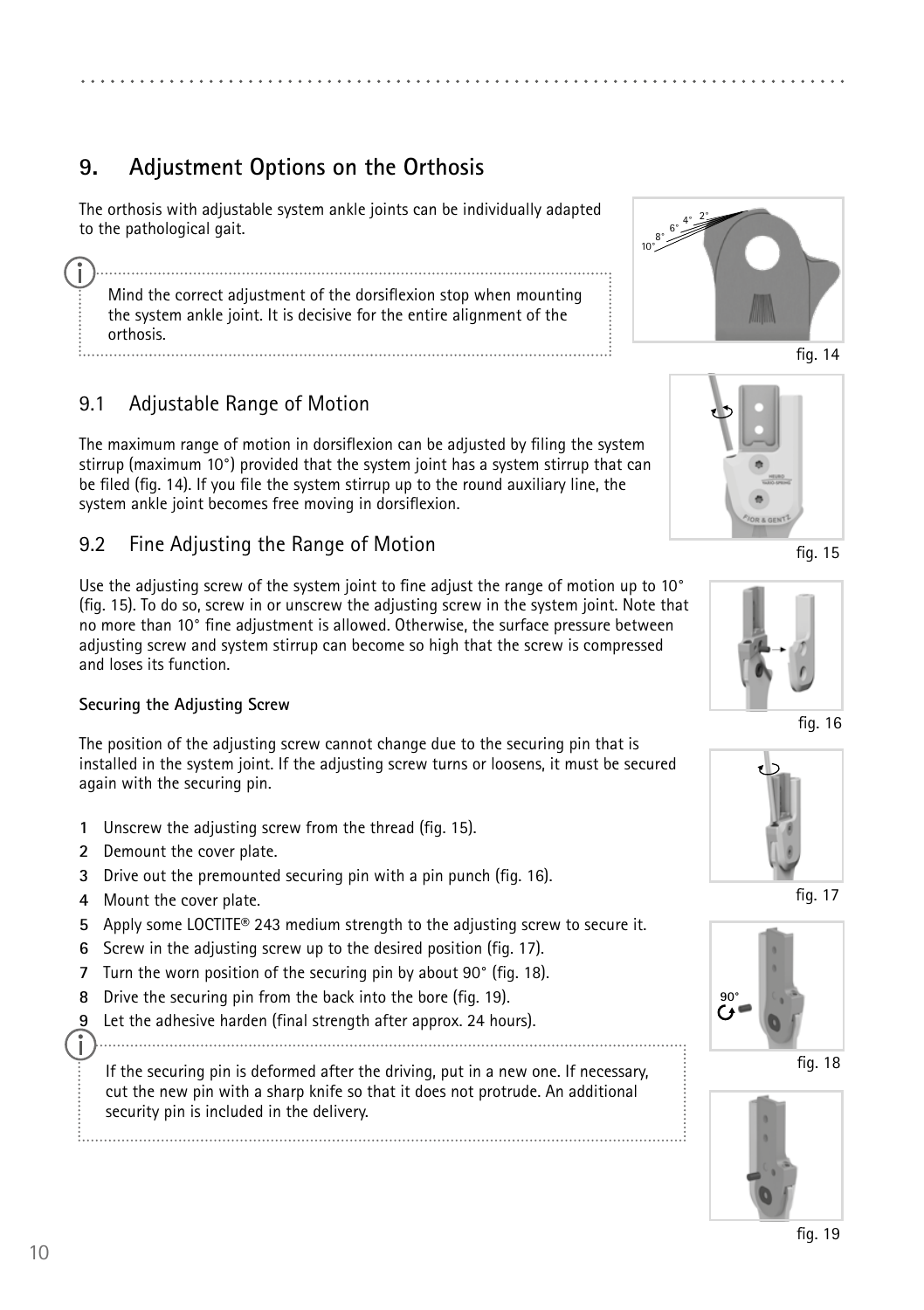### <span id="page-10-0"></span>9.3 Reading the Joint Angles

There are markings (fig. 20) on all system joints and system stirrups which indicate the angle of the system components to each other. This allows you to check the individual normal posture (the orthosis' basic alignment), record the joint angle and compare later deviations.

The distances between the degree markings for each system width can be seen in the following table.

| Degree Marking |                  |                  |                  |  |  |
|----------------|------------------|------------------|------------------|--|--|
| System Width   | 14 <sub>mm</sub> | 16 <sub>mm</sub> | 20 <sub>mm</sub> |  |  |
| Degree         | າ∘               | າ∘               | າ∘               |  |  |



fig. 20

### **10. Converting the System Ankle Joints**

#### 10.1 Converting Options

The following table shows the converting options for the system ankle joints.

| System Ankle Joint | Convertible into                     |
|--------------------|--------------------------------------|
| NEURO VARIO-SPRING | NEURO VARIO-CLASSIC                  |
| NEURO SPRING       | NEURO CLASSIC-SWING<br>NEURO CLASSIC |



#### fig. 21

#### 10.2 Converting NEURO VARIO-SPRING into NEURO VARIO-CLASSIC

- **1** Demount the functional unit of the **NEURO VARIO-SPRING** system joint.
- **2** Mount the cover plate of the **NEURO VARIO-CLASSIC** system joint in the correct system width (fig. 21).

#### 10.3 Converting NEURO SPRING into NEURO CLASSIC-SWING

- **1** Grind the system stirrup slightly in the nose area (fig. 22).
- **2** Demount the functional unit of the **NEURO SPRING** system joint.
- **3** Mount the functional unit of the **NEURO CLASSIC-SWING** system joint in the correct system width (fig. 23).



fig. 22



fig. 23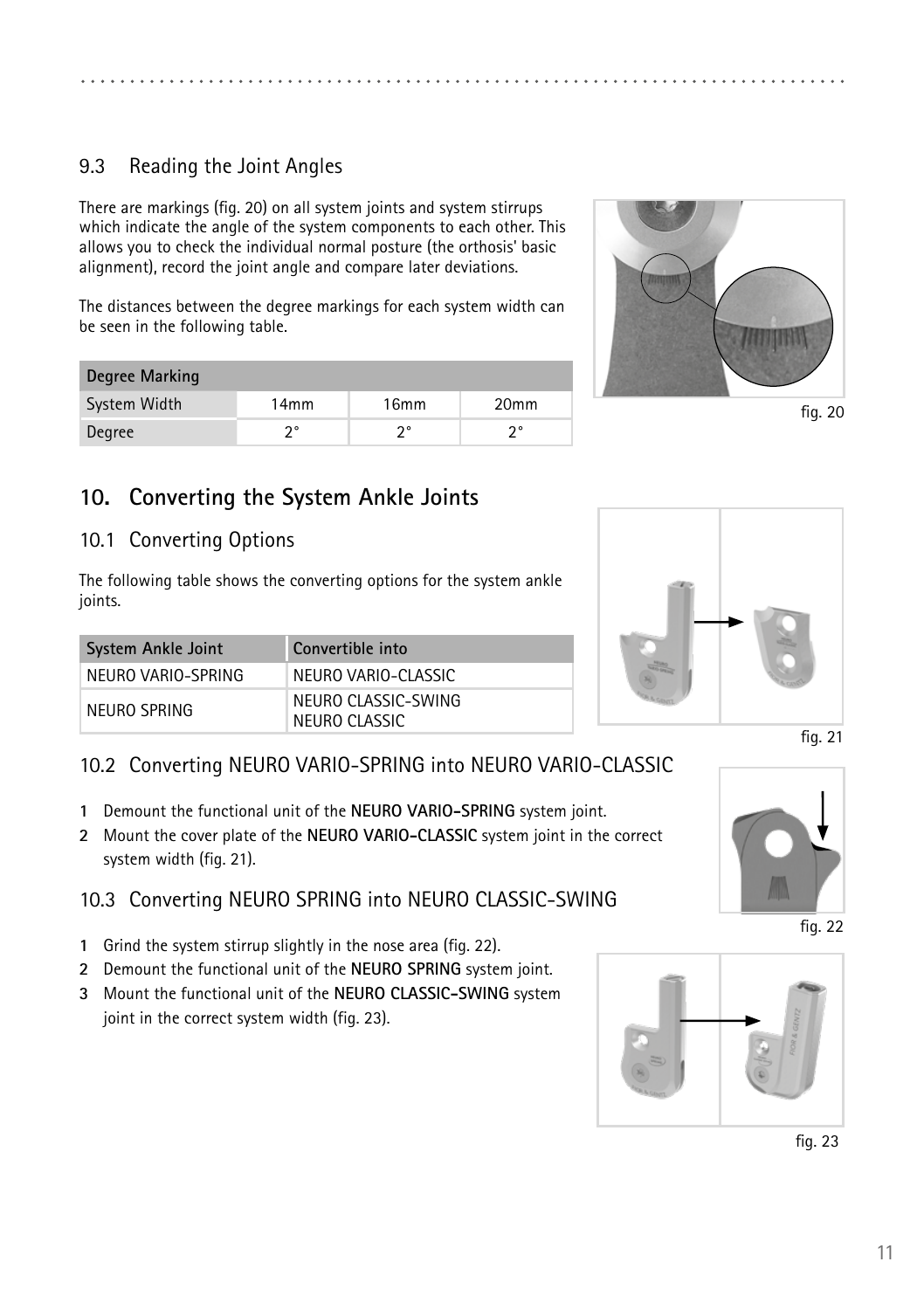### <span id="page-11-0"></span>10.4 Converting NEURO SPRING into NEURO CLASSIC

- **1** Demount the functional unit of the **NEURO SPRING** system joint.
- **2** Mount the cover plate of the **NEURO CLASSIC** system joint in the correct system width (fig. 24).
- **3** If necessary, grind the nose for the pressure spring at the system stirrup (fig. 25).



### **11. Maintenance**

Check the system joint for wear and functionality every **6 months**. Also check the functionality after every maintenance carried out.

| Joint Component                           | <b>Problem</b>          | Measure                                      |  |
|-------------------------------------------|-------------------------|----------------------------------------------|--|
| pressure spring                           | fatigue of spring force | replacing pressure spring                    |  |
| pin                                       | wear                    | replacing pin                                |  |
| adjusting screw                           | wear                    | replacing adjusting screw                    |  |
| securing pin                              | wear                    | replacing securing pin, see paragraph 9.2    |  |
| bore for bearing nut of<br>system stirrup | oversize                | inserting repair bushing, see paragraph 11.1 |  |
| sliding washer                            | wear                    | replacing sliding washer, see paragraph 11.2 |  |
| bearing nut                               | wear                    | replacing bearing nut                        |  |

Secure the screws for the cover plate with the torque corresponding to the system width and LOCTITE® 243 medium strength at every maintenance (see paragraph 8.5). Remove all adhesive residues first.

### 11.1 Repairing the Bearing Nut Bore

Insert a repair bushing if the bore for the bearing nut at the system stirrup is worn out.

- **1** Clamp the system stirrup firmly into a vice.
- **2** Bore and ream the hole until it has reached the desired dimension (fig. 26 and 27).
- **3** Insert the repair bushing made of bronze completely into the bore.





| Boring and Reaming Measurements [mm] |                               |                                       |                                     |                                           |                                     |                            |
|--------------------------------------|-------------------------------|---------------------------------------|-------------------------------------|-------------------------------------------|-------------------------------------|----------------------------|
| System<br>Width                      | <b>Bearing Nut</b><br>Outer Ø | Repair<br><b>Bushing</b><br>Inner $Ø$ | Repair<br><b>Bushing</b><br>Outer Ø | $Ø$ Measure-<br>ment for<br><b>Boring</b> | $Ø$ Measure-<br>ment for<br>Reaming | Art. No.<br>Repair Bushing |
| 14mm                                 | 8.5                           | 8.5                                   | 9.6                                 | 9.3                                       | 9.6 H <sub>7</sub>                  | BR1009-L025                |
| 16 <sub>mm</sub>                     | 9.6                           | 9.6                                   | 10.5                                | 10.2                                      | 10.5 H <sub>7</sub>                 | BR1110-L030                |
| 20 <sub>mm</sub>                     | 10.5                          | 10.5                                  | 11.5                                | 11.2                                      | 11.5 H <sub>7</sub>                 | BR1211-L030                |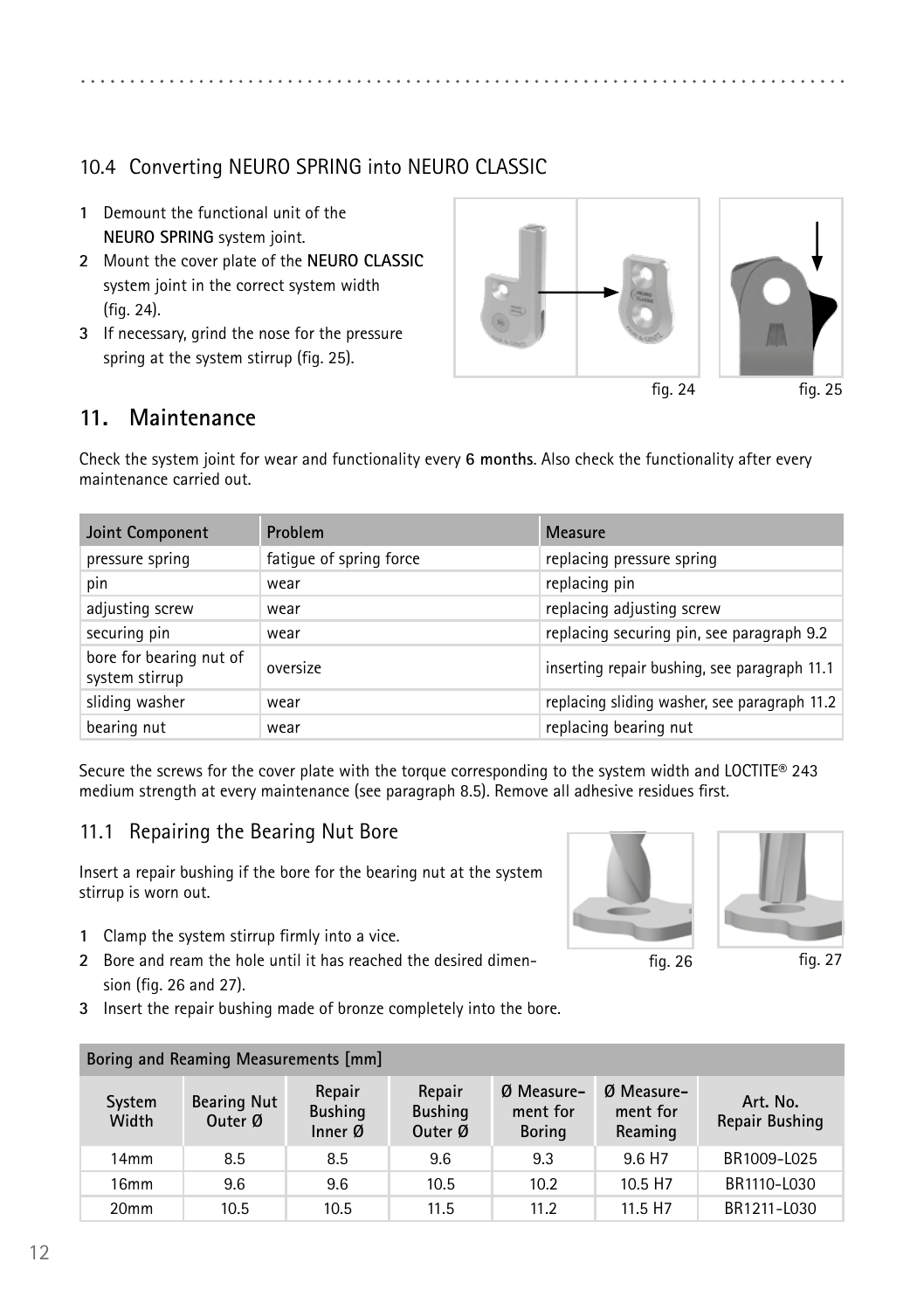<span id="page-12-0"></span>

### 11.2 Replacing the Sliding Washers

Sliding washers are available in different thicknesses (e.g. GS2210-**040** is 0.40mm thick). Each thickness has a different marking (fig. 28). You will find the article numbers of the premounted sliding washers on the back page of this manual.



### 11.3 Cleaning

The system joint must be cleaned when necessary and during regular maintenance. For this purpose, disassemble the system joint and clean the soiled system components with a dry cloth.

# **12. Spare Parts**

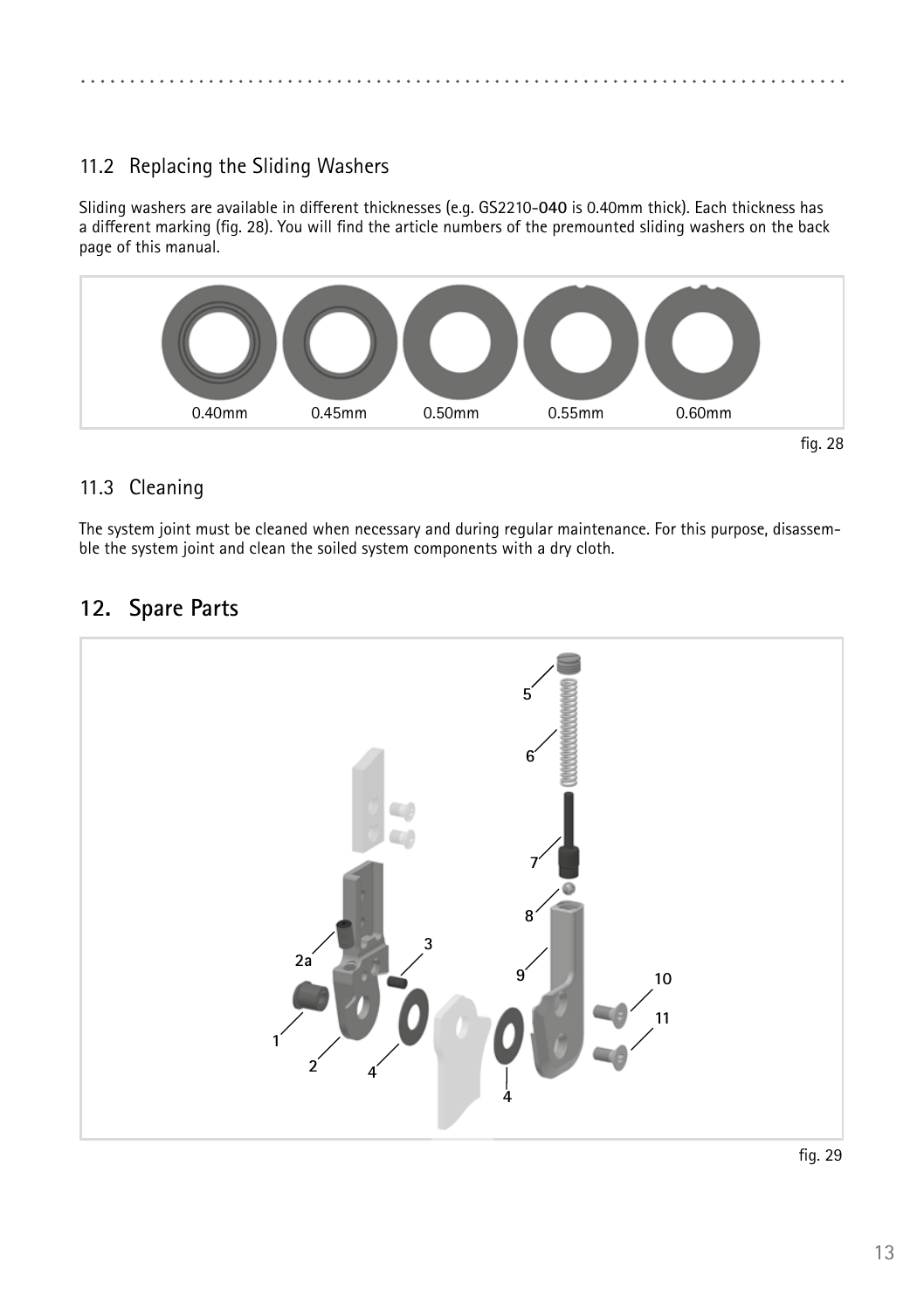#### **Item Article Number for System Width 14mm 16mm 20mm Description** 1 SB8559-L0620 SB9669-L0760 SB1069-L0810 bearing nut 2 SF0412-L/ST SF0413-L/ST SF0415-L/ST upper part, left lateral or right medial, straight, steel (with adjusting screw) 2 SF0412-R/ST SF0413-R/ST SF0415-R/ST upper part, left medial or right lateral, straight, steel (with adjusting screw) <sup>2</sup> SF0412-L/TI SF0413-L/TI SF0415-L/TI upper part, left lateral or right medial, straight, titanium (with adjusting screw) 2 SF0412-R/TI SF0413-R/TI SF0415-R/TI upper part, left medial or right lateral, straight, titanium (with adjusting screw) 2 SF0432-L/ST SF0433-L/ST SF0435-L/ST upper part, left lateral or right medial, bent inwards, steel (with adjusting screw) 2 SF0432-R/ST SF0433-R/ST SF0435-R/ST upper part, left medial or right lateral, bent inwards, steel (with adjusting screw) 2 SF0432-L/TI SF0433-L/TI SF0435-L/TI upper part, left lateral or right medial, bent inwards, titanium (with adjusting screw) 2 SF0432-R/TI SF0433-R/TI SF0435-R/TI upper part, left medial or right lateral, bent inwards, titanium (with adjusting screw) 2 | SF0432-8L/ST | SF0433-8L/ST | SF0435-8L/ST upper part, left lateral or right medial, bent outwards, steel (with adjusting screw) 2 SF0432-8R/ST SF0433-8R/ST SF0435-8R/ST upper part, left medial or right lateral, bent outwards, steel (with adjusting screw) 2 SF0432-8L/TI SF0433-8L/TI SF0435-8L/TI upper part, left lateral or right medial, bent outwards, titanium (with adjusting screw) 2 SF0432-8R/TI SF0433-8R/TI SF0435-8R/TI upper part, left medial or right lateral, bent outwards, titanium (with adjusting screw) 2a SC9605-L08ST SC9606-L10ST SC9606-L10ST adjusting screw 3 GS4007 GS4007 GS4007 securing pin 4 GS2009-\* GS2210-\* GS2611-\* sliding washer\* 5 SC2108-L04 SC2109-L05 SC2110-L05 pressure screw 6 FE1634-02 FE2836-02 FE2752-02 pressure spring, golden 7 SF0342-75 SF0343-72 SF0345-81 pin 8 KU1005-ST KU1005-ST KU1005-ST ball 9 SF0462-L/AL SF0463-L/AL SF0465-L/AL cover plate, left lateral or right medial 9 SF0462-R/AL SF0463-R/AL SF0465-R/AL cover plate, left medial or right lateral <sup>10</sup> SC1405-L10 SC1405-L11 SC1405-L12 countersunk flat head screw, hexalobular socket

### **Spare Parts for the NEURO VARIO-SPRING System Ankle Joint**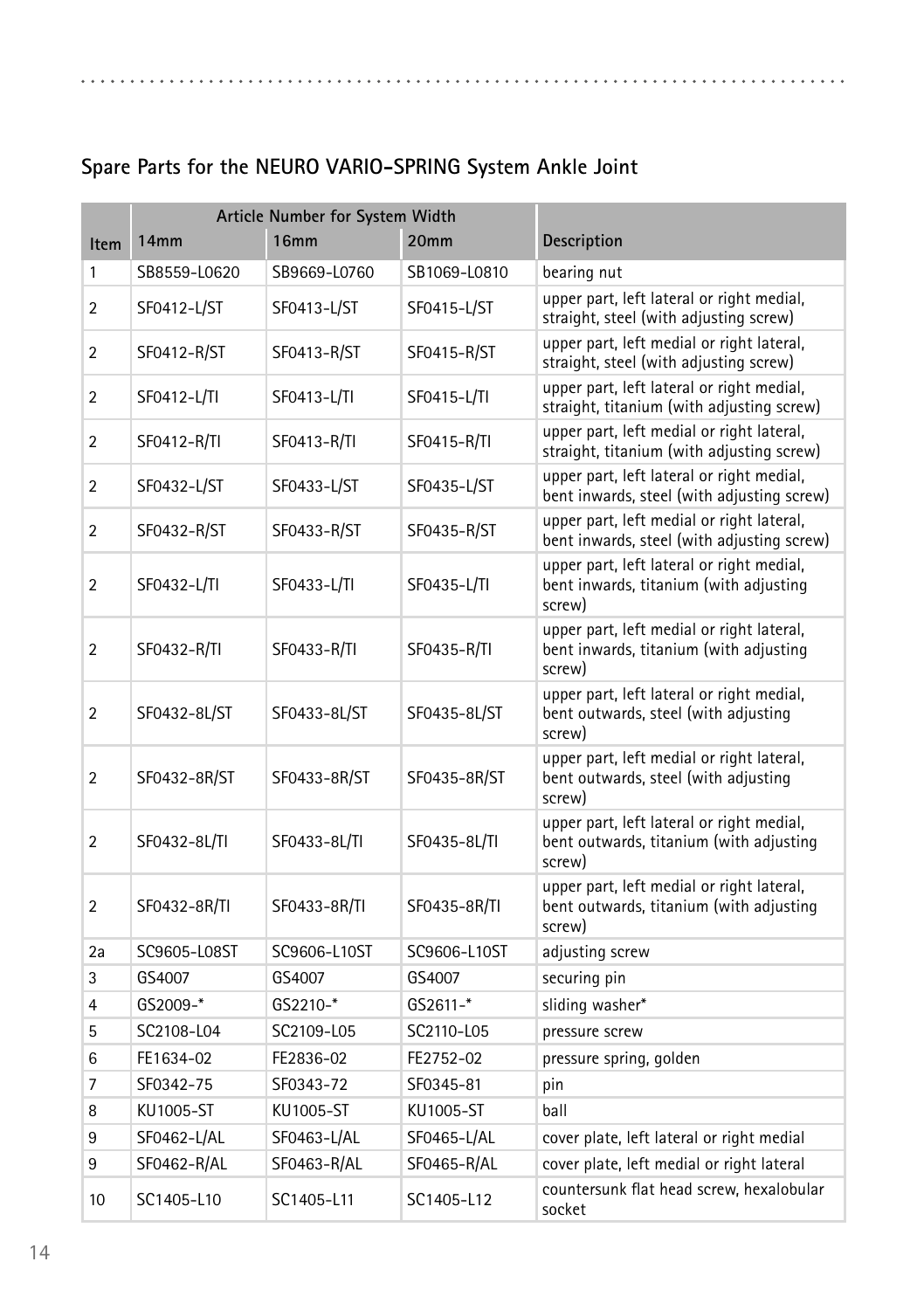|          |             | Article Number for System Width |                  |                                                                 |
|----------|-------------|---------------------------------|------------------|-----------------------------------------------------------------|
| Item     | 14mm        | 16mm                            | 20 <sub>mm</sub> | <b>Description</b>                                              |
| 11       | SC1405-L10  | SC1405-L11                      | SC1406-L12       | countersunk flat head screw, hexalobular<br>socket (axle screw) |
| $5 - 11$ | SF4972-L/AL | SF4973-L/AL                     | SF4975-L/AL      | functional unit, left lateral or right medial                   |
| $5 - 11$ | SF4972-R/AL | SF4973-R/AL                     | SF4975-R/AL      | functional unit, left medial or right lateral                   |

# **Spare Parts for the NEURO SPRING System Ankle Joint**

|                | Article Number for System Width |                  |                  |                                                                 |
|----------------|---------------------------------|------------------|------------------|-----------------------------------------------------------------|
| Item           | 14 <sub>mm</sub>                | 16 <sub>mm</sub> | 20 <sub>mm</sub> | Description                                                     |
| 1              | SB8559-L0580                    | SB9669-L0710     | SB1069-L0760     | bearing nut                                                     |
| $\overline{2}$ | SF0312-ST                       | SF0313-ST        | SF0315-ST        | upper part, straight, steel                                     |
| $\overline{2}$ | SF0312-TI                       | SF0313-TI        | SF0315-TI        | upper part, straight, titanium                                  |
| $\overline{2}$ | SF0332-ST                       | SF0333-ST        | SF0335-ST        | upper part, bent inwards, steel                                 |
| $\overline{2}$ | SF0332-TI                       | SF0333-TI        | SF0335-TI        | upper part, bent inwards, titanium                              |
| $\overline{2}$ | SF0332-8/ST                     | SF0333-8/ST      | SF0335-8/ST      | upper part, bent outwards, steel                                |
| $\overline{2}$ | SF0332-8/TI                     | SF0333-8/TI      | SF0335-8/TI      | upper part, bent outwards, titanium                             |
| $\overline{4}$ | GS2009-*                        | $GS2210-*$       | $GS2611-$ *      | sliding washer*                                                 |
| 5              | SC2108-L04                      | SC2109-L05       | SC2110-L05       | pressure screw                                                  |
| 6              | FE1634-02                       | FE2836-02        | FE2752-02        | pressure spring, golden                                         |
| $\overline{7}$ | SF0342-75                       | SF0343-72        | SF0345-81        | pin                                                             |
| 8              | KU1005-ST                       | KU1005-ST        | KU1005-ST        | ball                                                            |
| 9              | SF0362-L/AL                     | SF0363-L/AL      | SF0365-L/AL      | cover plate, left lateral or right medial                       |
| 9              | SF0362-R/AL                     | SF0363-R/AL      | SF0365-R/AL      | cover plate, left medial or right lateral                       |
| 10             | SC1405-L10                      | SC1405-L11       | SC1405-L12       | countersunk flat head screw, hexalobular<br>socket              |
| 11             | SC1405-L10                      | SC1405-L11       | SC1406-L12       | countersunk flat head screw, hexalobular<br>socket (axle screw) |
| $5 - 11$       | SF3972-L/AL                     | SF3973-L/AL      | SF3975-L/AL      | functional unit, left lateral or right medial                   |
| $5 - 11$       | SF3972-R/AL                     | SF3973-R/AL      | SF3975-R/AL      | functional unit, left medial or right lateral                   |

| * Sliding Washers     |                                 |                      |
|-----------------------|---------------------------------|----------------------|
|                       | Article Number for System Width |                      |
| 14mm                  | 16mm                            | 20 <sub>mm</sub>     |
| $\varnothing = 20$ mm | $\varnothing = 22$ mm           | $\varnothing$ = 26mm |
| GS2009-040            | GS2210-040                      | GS2611-040           |
| GS2009-045            | GS2210-045                      | GS2611-045           |
| GS2009-050            | GS2210-050                      | GS2611-050           |
| GS2009-055            | GS2210-055                      | GS2611-055           |
| GS2009-060            | GS2210-060                      | GS2611-060           |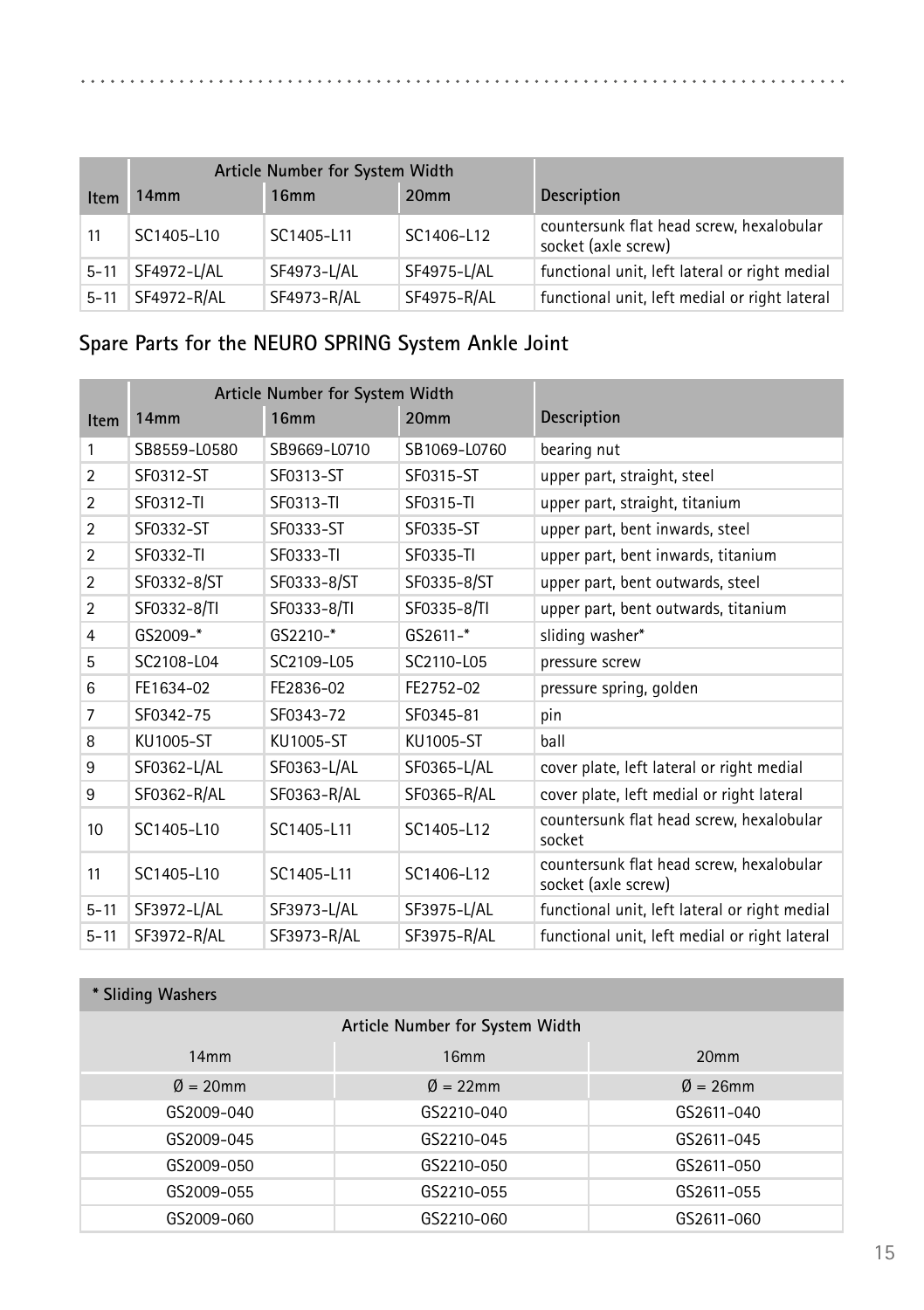# <span id="page-15-0"></span>**13. Disposal**

Dispose of the system joint and its individual parts properly. The product must not be disposed of with the residual waste (fig. 30). Please comply with the applicable national laws and local regulations for the proper recycling of recyclable materials.



fig. 30

For proper disposal, it is necessary to demount the system joint from the orthosis. 

### **14. Signs and Symbols**

**Symbols on the Packaging**



medical device

### **15. CE Conformity**

We declare that our medical devices as well as our accessories for medical devices are in conformity with the requirements of Regulation (EU) 2017/745. Therefore, the FIOR & GENTZ products bear the CE marking.

### **16. Legal Information**

With the purchase of this product, our General Terms and Conditions of Business Transactions, Sales, Delivery and Payment will apply. The warranty expires, for example, if the product is mounted several times. Please note that the product is not supposed to be combined with other components or materials than with those recommended by the FIOR & GENTZ Orthosis Configurator. The combination of the product with products from other manufacturers is not permitted.

The information in these instructions for use is valid at the date of printing. The contained product information serve as guidelines. Subject to technical modifications.

All rights, particularly the distribution, copy and translation of this manual or any part of it, in paper or as electronic document, must be authorised in writing by FIOR & GENTZ Gesellschaft für Entwicklung und Vertrieb von orthopädietechnischen Systemen mbH. Reprints, copies and any other electronic reproduction, even partial, must be authorised in writing by FIOR & GENTZ Gesellschaft für Entwicklung und Vertrieb von orthopädietechnischen Systemen mbH.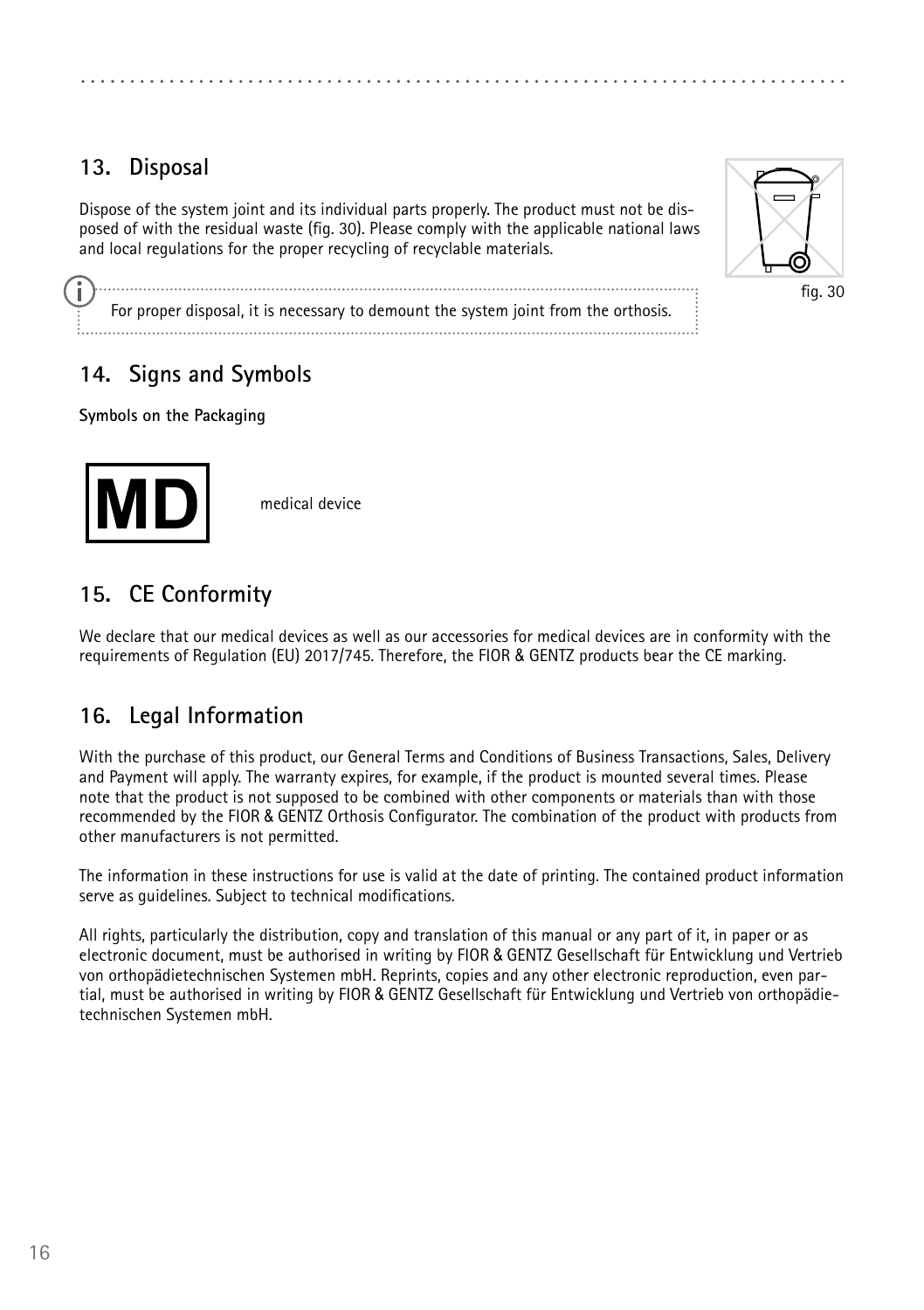<span id="page-16-0"></span>. . . . . . . . . . . . . . . . . . . . . . . . . . . .

# **17. Information for the Treatment Documentation**

Add these instructions for use to your treatment documentation!

### **Patient Data**

| Name                |  |
|---------------------|--|
| <b>Address</b>      |  |
| Postcode, City      |  |
| Home Telephone      |  |
| Telephone at Work   |  |
| Insurance           |  |
| Insurance No.       |  |
| Attending Physician |  |
| Diagnosis           |  |